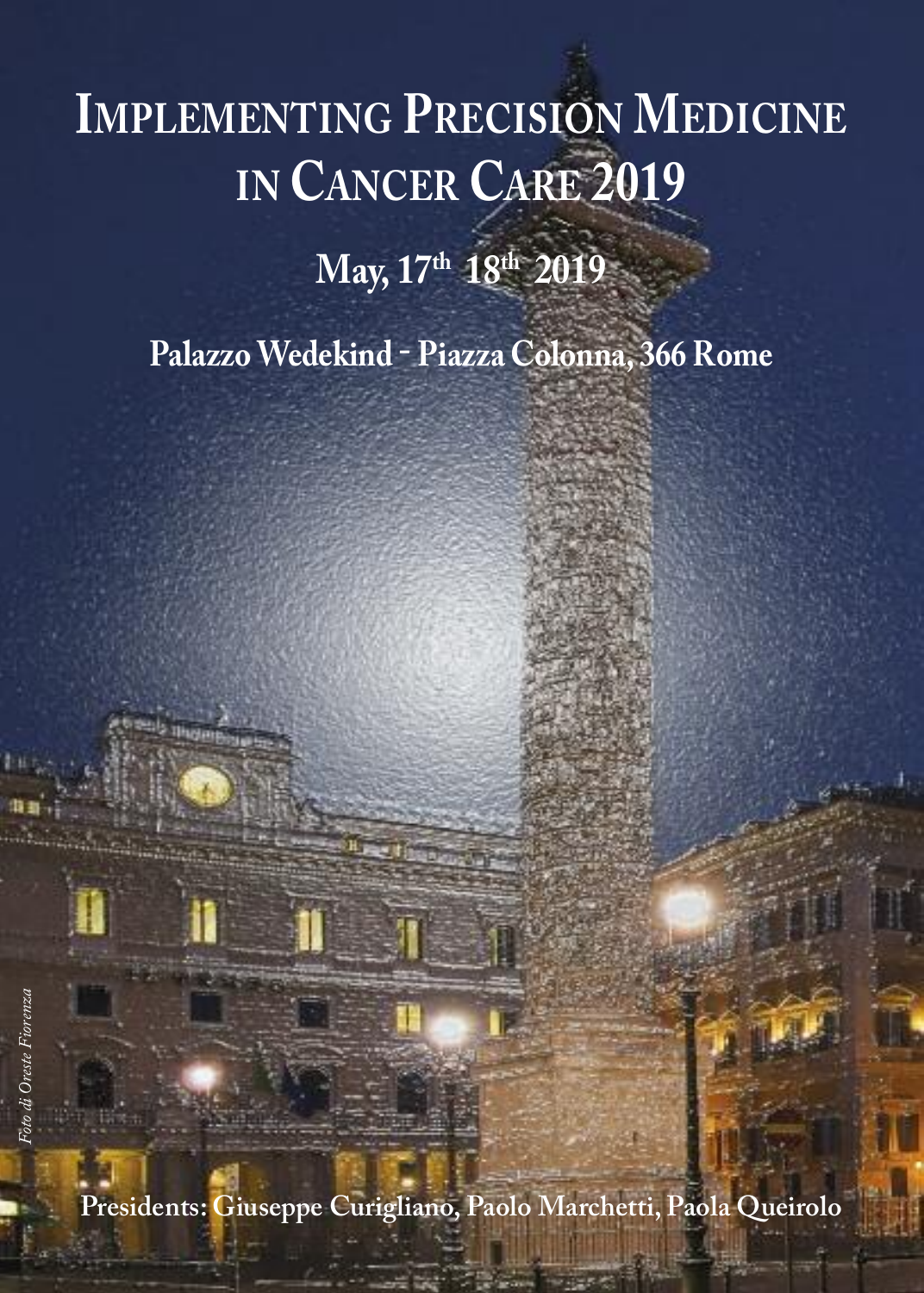### **Rational**

*Personalizing cancer medicine dependson the implementation of personalized diagnostics and therapeutics. Detailed genomic screening is likely to play a central role in this.*

*Personalized Medicine has been widely depicted as a striking innovation, that is able to reform the standard approach to disease management, replacing the one-size-fits-all scheme of medicine with a single-patient-sized medical intervention. Personalized medicine promoters usually highlight its potential to combine a more effective health-care with costs containment, according to the following rules: monitoring of disease risks and more effective prevention; early intervention; selection of optimal therapy; reduction of trial-and-error prescribing and reduction of adverse drug reactions; exclusion of unnecessary drugs; therapeutic drug monitoring and disease progression/remission monitoring; increased patient compliance with therapy.*

*But, in spite of expectations, many unsolved practical issues, from technical and scientific to ethical, legal and economic topics, are slowing down the translation of personalized medicine principles into medical practice. Furthermore, wide adoption of personalized strategies also has to deal with the peculiar rules, policy and reimbursement system of each country. Application of Personalized Medicine in the real world seems entangled by the unmet need to develop evidence-based guidelines.*

*The aim of the meeting is to discuss about the future prospective of precision medicine and precision oncology and their application in the real world, with key opinion leaders.*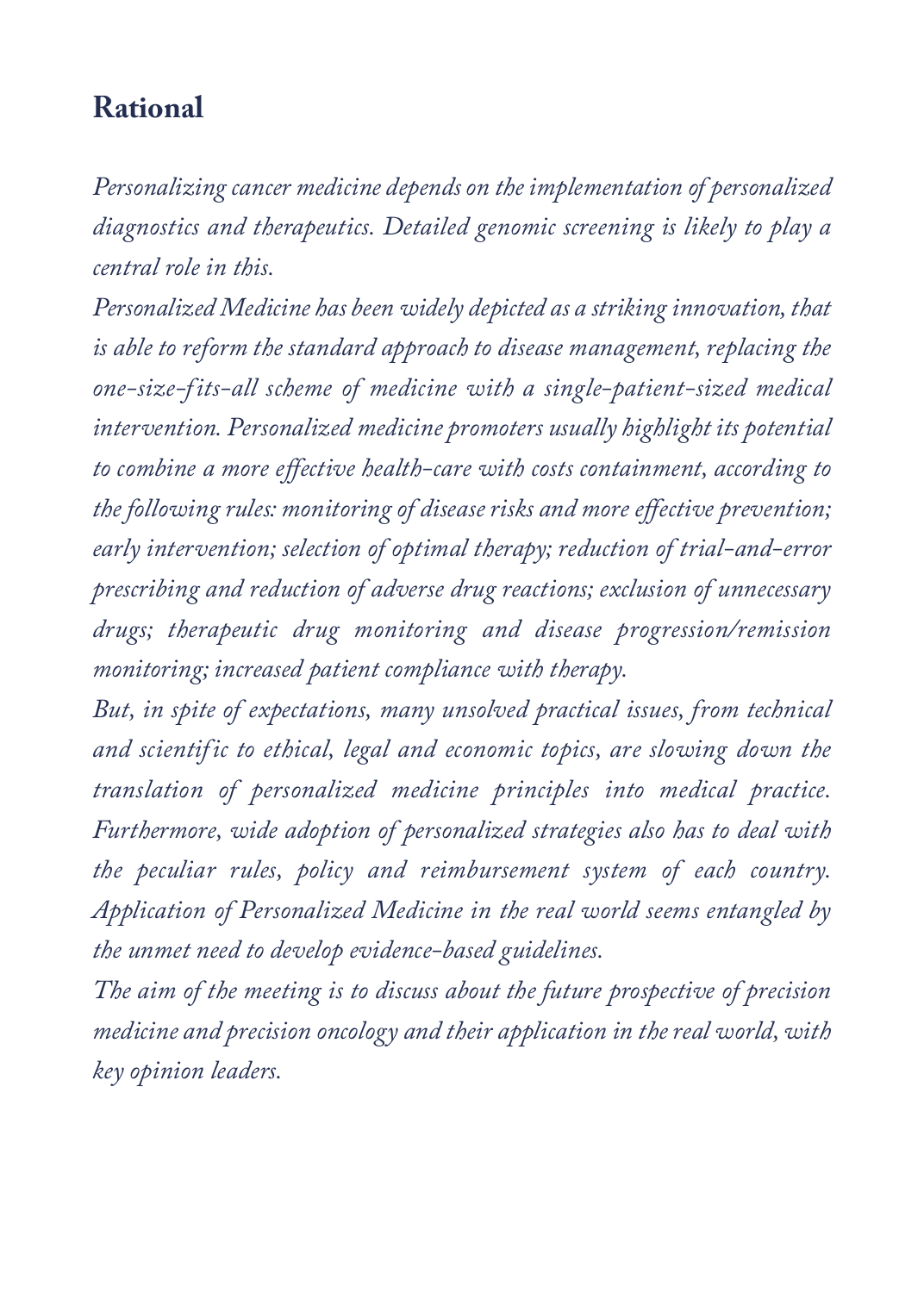## **Program**

#### **May 17th**

|  | 9.00-9.30 |  |  | Registration |
|--|-----------|--|--|--------------|
|--|-----------|--|--|--------------|

- **9.30-9.40** Welcome and introduction *Giuseppe Curigliano, Paolo Marchetti, Giancarlo Pruneri, Paola Queirolo*
- **9.40-9.50** Authority's Remarks *Eugenio Gaudio*
- **9.50-10.20** Keynote lecture Immunogenetics and Precision Medicine: where we are?  *Giuseppe Curigliano*
- **10.20-10.40** The role of the pathologist in the era of personalized medicine *Massimo Barberis*
- **10.40-11.00** Discussion
- **11.00-11.30** Coffee break

#### **PATIENT FEATURES: METABOLISM, HABITS AND MICROBIOTA** *Chairman: Paolo Marchetti*

- **11.30-12.00** When sex and gender decide the outcome *Walter Malorni*
- **12.00-12.30** The microbiome: is a photograph sufficient? *Lorenza Putignani, Andrea Quagliariello*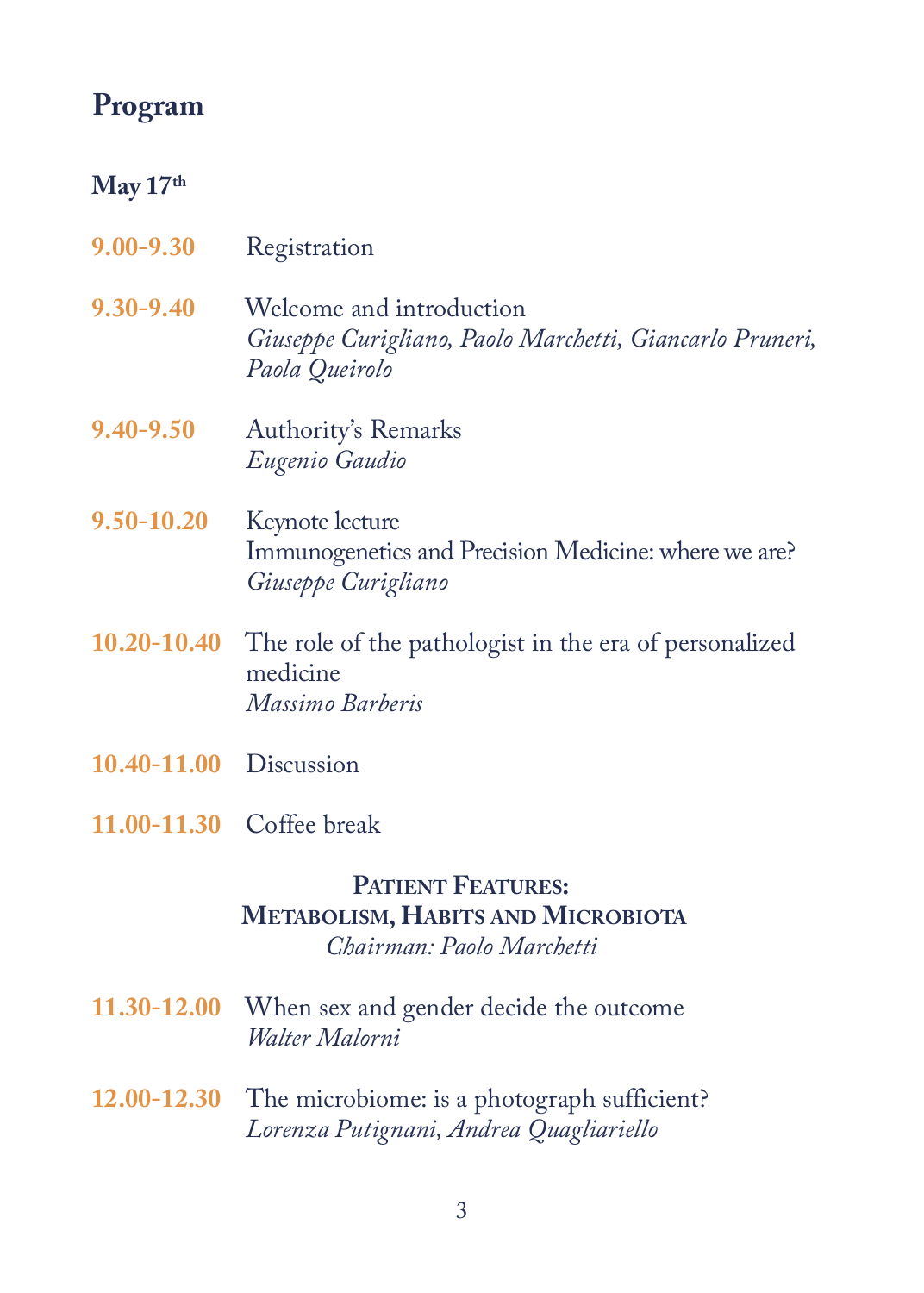**12.30-13.00** Discussion

**13.00-14.00** Lunch

#### **GENOMIC LANDSCAPE OF SOLID TUMORS FROM PRIVATE TO COMMON GENOMIC ALTERATIONS: VALIDATED AND RESEARCH DRIVERS** *Chairman: Filippo de Braud*

- **14.00-14.20** Breast Cancer *Giuseppe Curigliano*
- **14.20-14.40** Lung Cancer *Marina Garassino*
- **14.40-15.00** Unknown primary and rare cancers *Susan Bates*
- **15.00-15.20** Melanoma: between target therapy and immunotherapy *Paola Queirolo*
- **15.20-16.00** Discussion
- **16.00-16.30** Coffee break

#### **TUMOR DNA IN TISSUE AND BLOOD** *Chairman: Ludovic Barault*

- **16.30-16.50** Complexity of computational analysis of genome sequencing and reporting *Dean Pavlick*
- **16.50-17.10** Beyond the Genomic: transcriptomic and epigenetic *Saverio Minucci*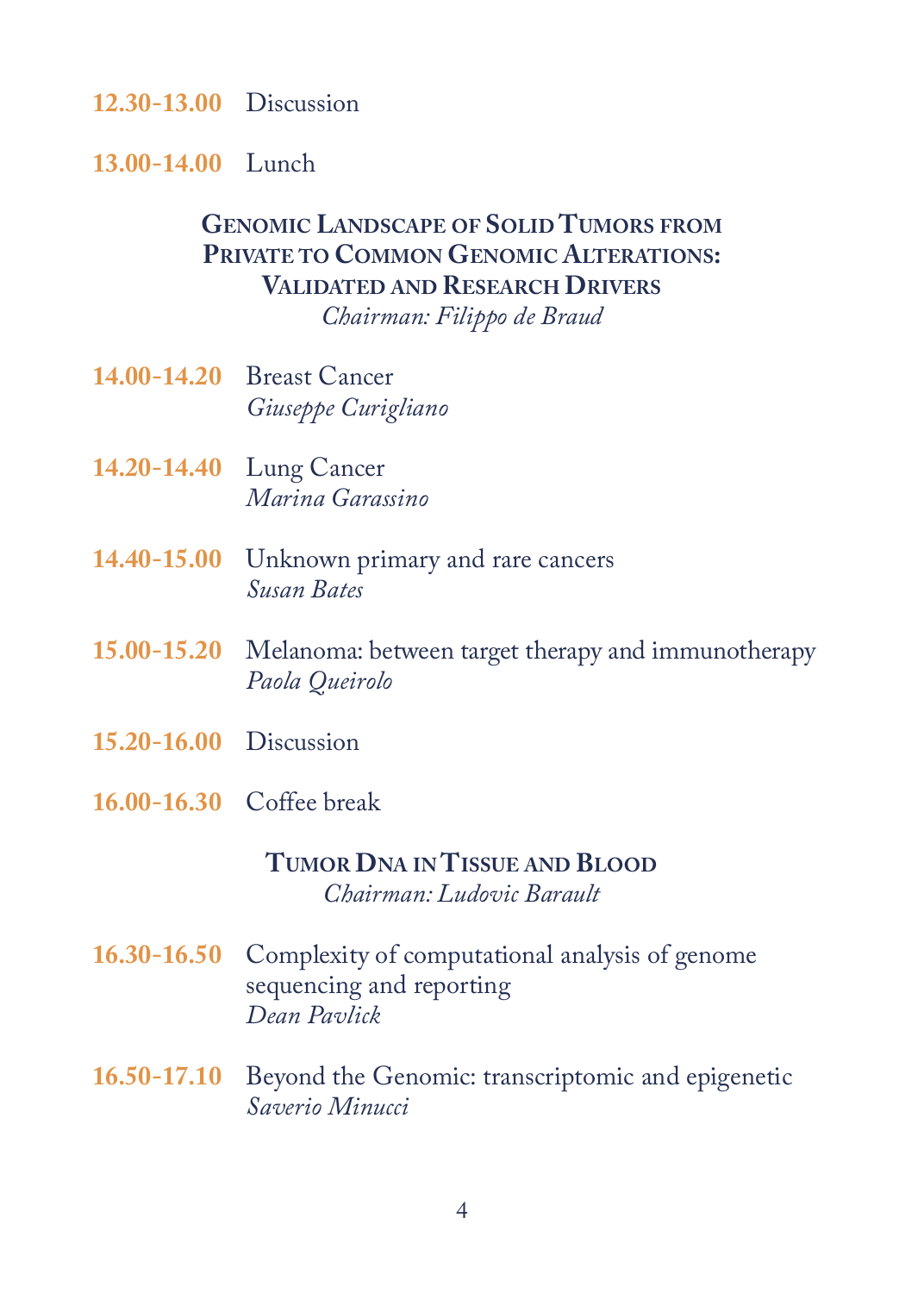|              | 17.10-17.30 Mapping clonal evolution and resistance<br>Fortunato Ciardiello |
|--------------|-----------------------------------------------------------------------------|
|              | 17.30-17.50 Liquid biopsy in daily clinical practice<br>Sergio Rizzo        |
|              | $17.50 - 18.10$ Wrap up session<br>Giuseppe Curigliano, Saverio Minucci     |
| <b>18.10</b> | <b>Faculty Dinner</b>                                                       |

# **May 18th**

| <b>CLINICAL TRIALS IN THE ERA OF GENOMIC MEDICINE</b><br>Chairmen: Giuseppe Curigliano, Paolo Marchetti                                |
|----------------------------------------------------------------------------------------------------------------------------------------|
| Unmet need: Molecular Tumor board<br>Paolo Marchetti                                                                                   |
| Autophagy modulation as an example of precision<br>anticancer (immune) therapy<br>Lorenzo Galluzzi                                     |
| New study design and agnostic approach<br>Filippo De Braud                                                                             |
| Targeting cancer cell or immune system: is it the same?<br>Marianna Nuti                                                               |
| 10.00-13.00<br>Round Table<br>Giuseppe Curigliano, Paolo Marchetti, Nello Martini<br>• Group $A$<br>What do oncologists want and need? |
|                                                                                                                                        |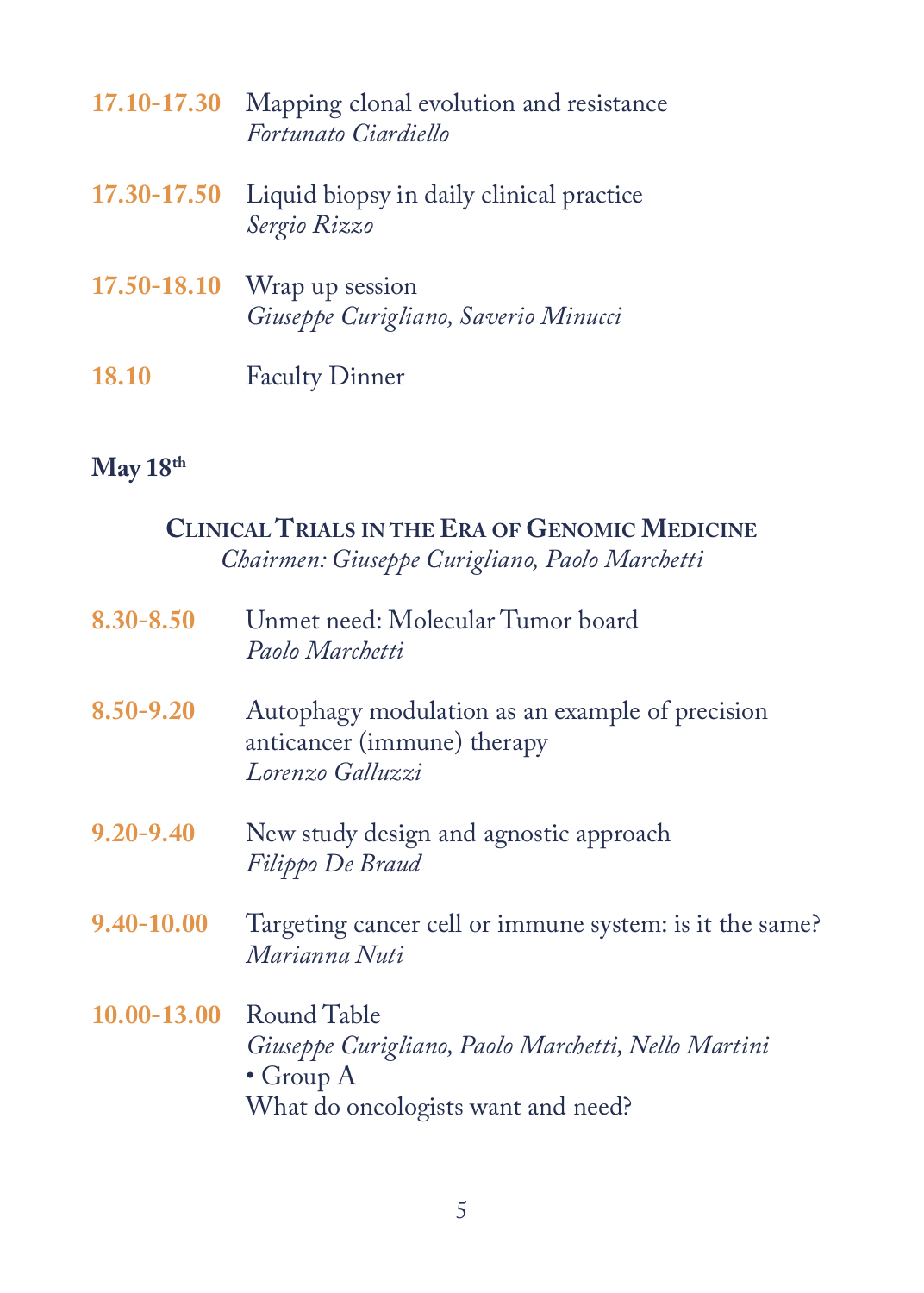#### **11.00-11.30** Coffee break

 • Group B If the test decides the treatment… (Home made analysis vs centralized?) • Group C Ideal world *vs* real world? The gap between CTR and real world

- **13.00-14.00** Lunch
- **14.00-14.20** Horizon scanning in oncology: effectiveness, sustainability and social impact  *Nello Martini*
- **14.20-14.40** Drug drug interaction, drug metabolism and precision medicine  *Robert Preissner*
- **14.40-15.00** Metabolomics: tools for precision medicine  *Maurizio Simmaco*
- **15.00 -15.20** Panel discussion (Interactive discussion with audience)  *Chairmen: Giuseppe Curigliano, Paolo Marchetti, Nello Martini, Gabriella Pravettoni, Giancarlo Pruneri*
- **15.20- 16.00** Statements and outline of the manuscript  *Giuseppe Curigliano, Paolo Marchetti, Nello Martini, Gabriella Pravettoni, Giancarlo Pruneri*
- **16.00-16.30** CME final test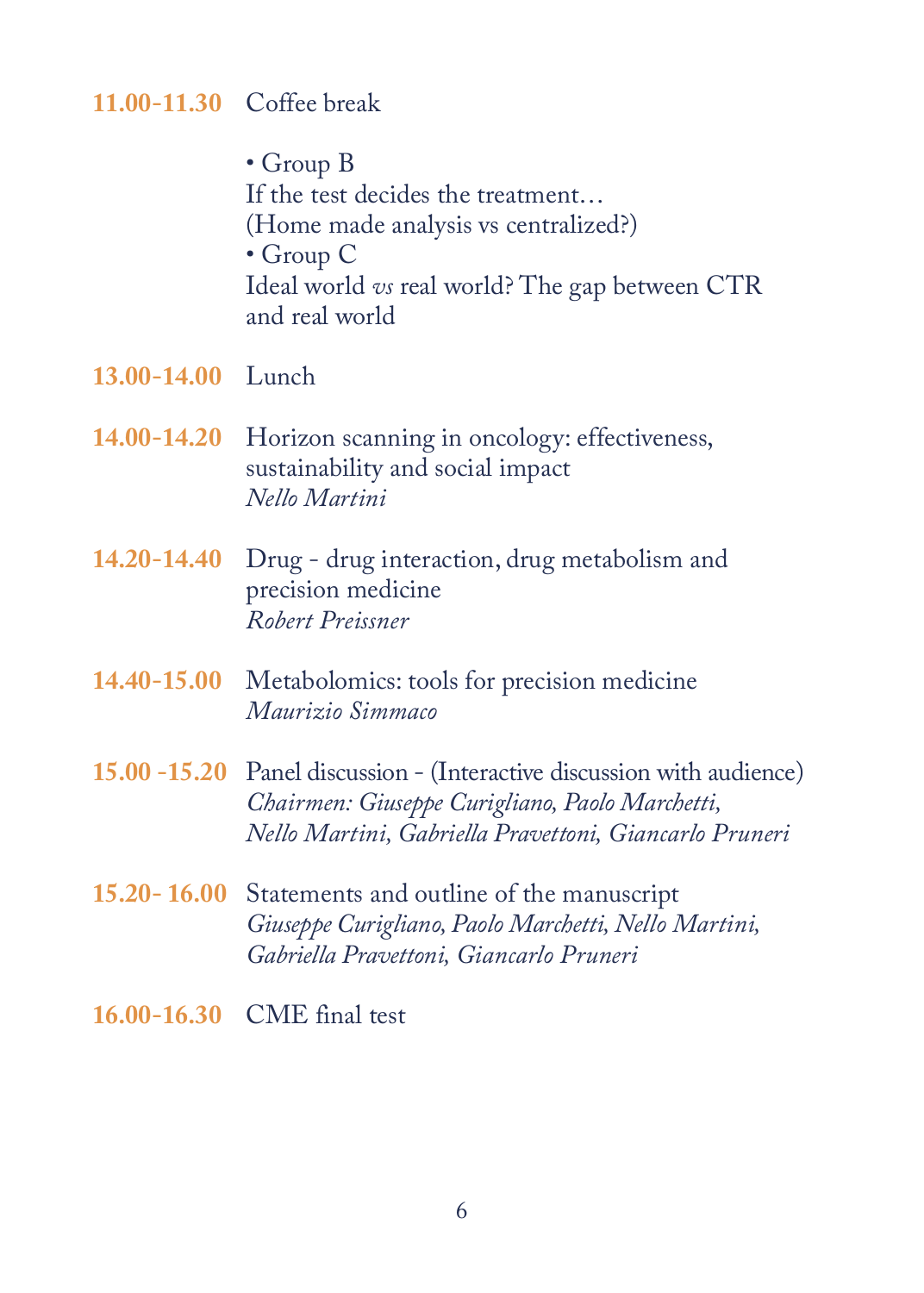# **General information**

ITALIAN CoNTINUING MEDICAL EDUCATIoN

Provider n. 4795 ref. n. 254031

CME Credits: 9

This event is open to biologists, medical doctors and surgeons

Disciplines: Dermatology, Haematology, Gastroenterology,Internal medicine, Oncology, Radiotherapy, Gynaecology, Histology, Biochemistry, Pharmacology and Clinical Toxicology, Clinical Pathology.

To obtain the CME credits, the participant should be present for at least 80% of the total duration of the congress, fill in all the forms and pass the final CME test.

At the end of the congress, the organizing secretariat will issue a certificate of attendance.

# **Registration**

Registration is free.

To register for the Congress, please visit us at the Registration Desk in Foyer or send an e-mail to: info@didactika.it.

Registration includes: Access to all scientific sessions Certificate of attendance Coffee breaks and lunch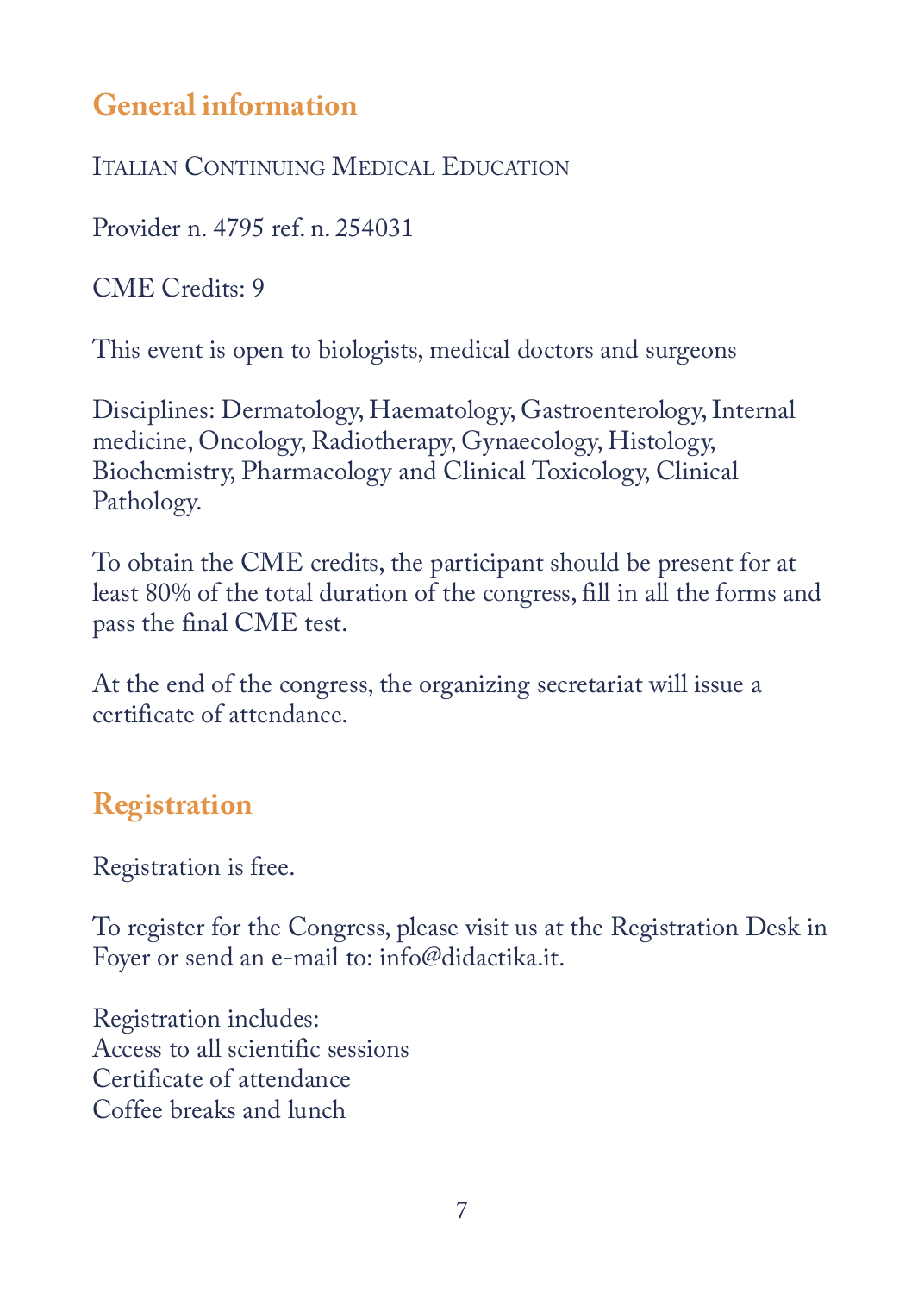#### **Faculty**

*Ludovic Barault*, Senior Research Fellow, Laboratory of Cancer Epigenetics Experimental Clinical Molecular Oncology, Candiolo Cancer Institute, Candiolo (Italy)

*Massimo Barberis*, Head of Histopathological and Molecular Diagnostic Unit, European Institute of Oncology, Milan (Italy)

**Susan Bates**, Department of Medicine Division of Haematology/Oncology Director, Translational Cancer Medicine, Herbert Irving Comprehensive Cancer Center, Columbia University, New York (USA)

*Fortunato Ciardiello*, Full Professor of Medical Oncology, Dean School of Medicine and Surgery, Director Division of Medical Oncology and Haematology University "Luigi Vanvitelli" - Past President European Society for Medical Oncology (ESMO), Naples (Italy)

*Giuseppe Curigliano*, Head, Division of Early Drug Development, European Institute of Oncology, - Associate Professor of Medical Oncology, University of Milan (Italy)

*Filippo De Braud*, Full Professor & Director of School in Medical Oncology, University of Milan - Director of the Department of Medical Oncology and Hematology, IRCCS Foundation National Cancer Institute Milan (Italy)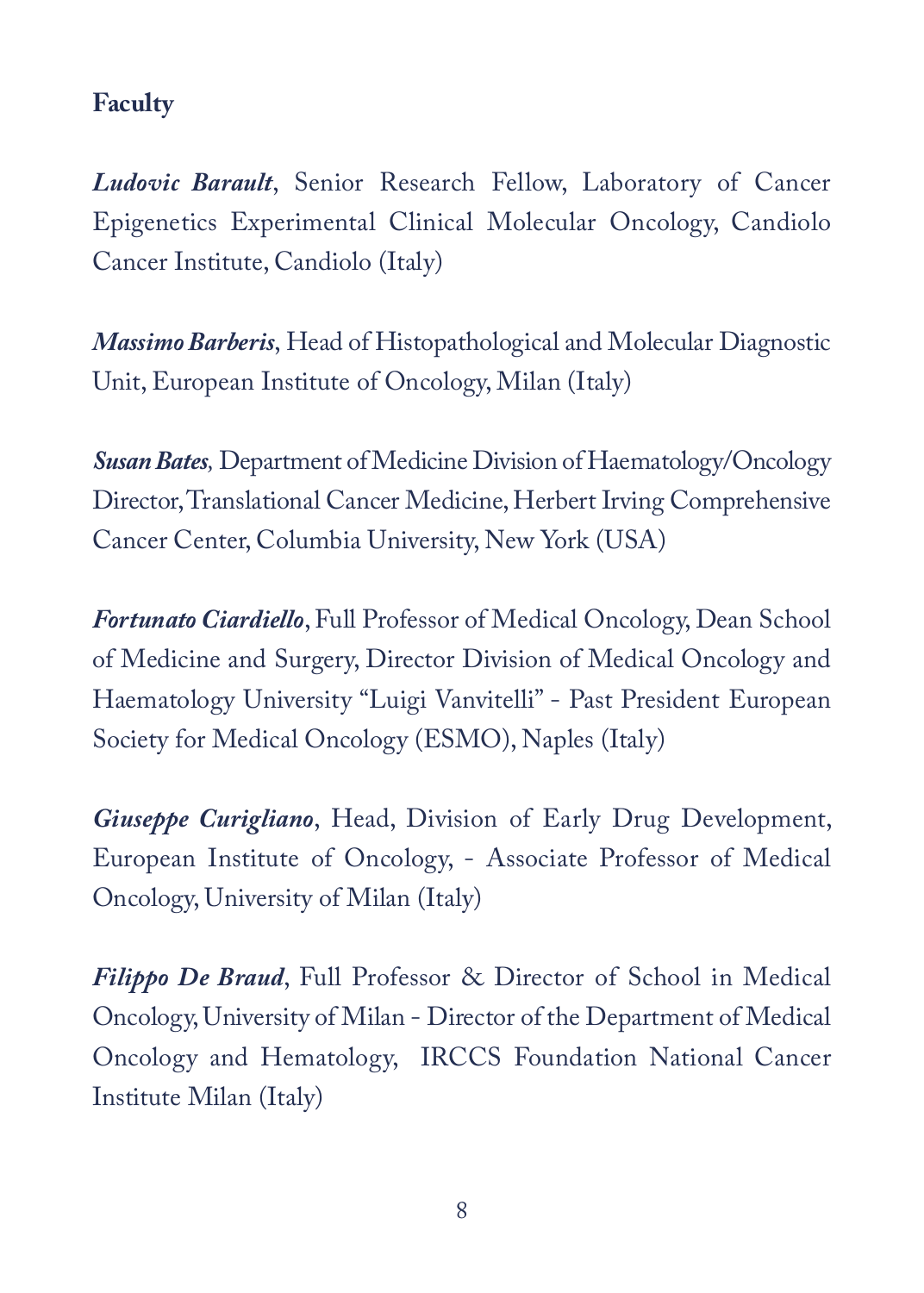*Eugenio Gaudio*, Rector of Sapienza University of Rome (Italy)

*Lorenzo Galluzzi,* Assistant Professor of Cell Biology in Radiation oncology Weill Cornell Medical College, New York (USA)

*Marina Garassino*, Thoracic - Pulmonary Medical Oncology Unit Fondazione IRCCS Istituto Nazionale dei Tumori, Milan (Italy)

*Walter Malorni,* Dept. of Therapeutic Research and Medicines Evaluation, Italian National Institute of Health, Rome (Italy)

*Paolo Marchetti,* President of the Italian Foundation for Personalized Medicine - Full Professor of Medical Oncology - Director of Postgraduate Course in Oncology Director of II Level Master in Immuno-oncology, Sapienza, University of Rome (Italy)

*Nello Martini,* Director of Drugs & Health s.r.l., Verona (Italy)

*Saverio Minucci,* Full Professor of Pathology, University of Milan - Director of Unit IX, Dept of Experimental Oncology at the European Institute of Oncology, Milan (Italy)

*Marianna Nuti*, Full Professor of Pathology, Sapienza University of Rome (Italy)

*Dean Christian Pavlick*, Scientist, Cancer Genomics Research Foundation Medicine, Cambridge MA (USA)

9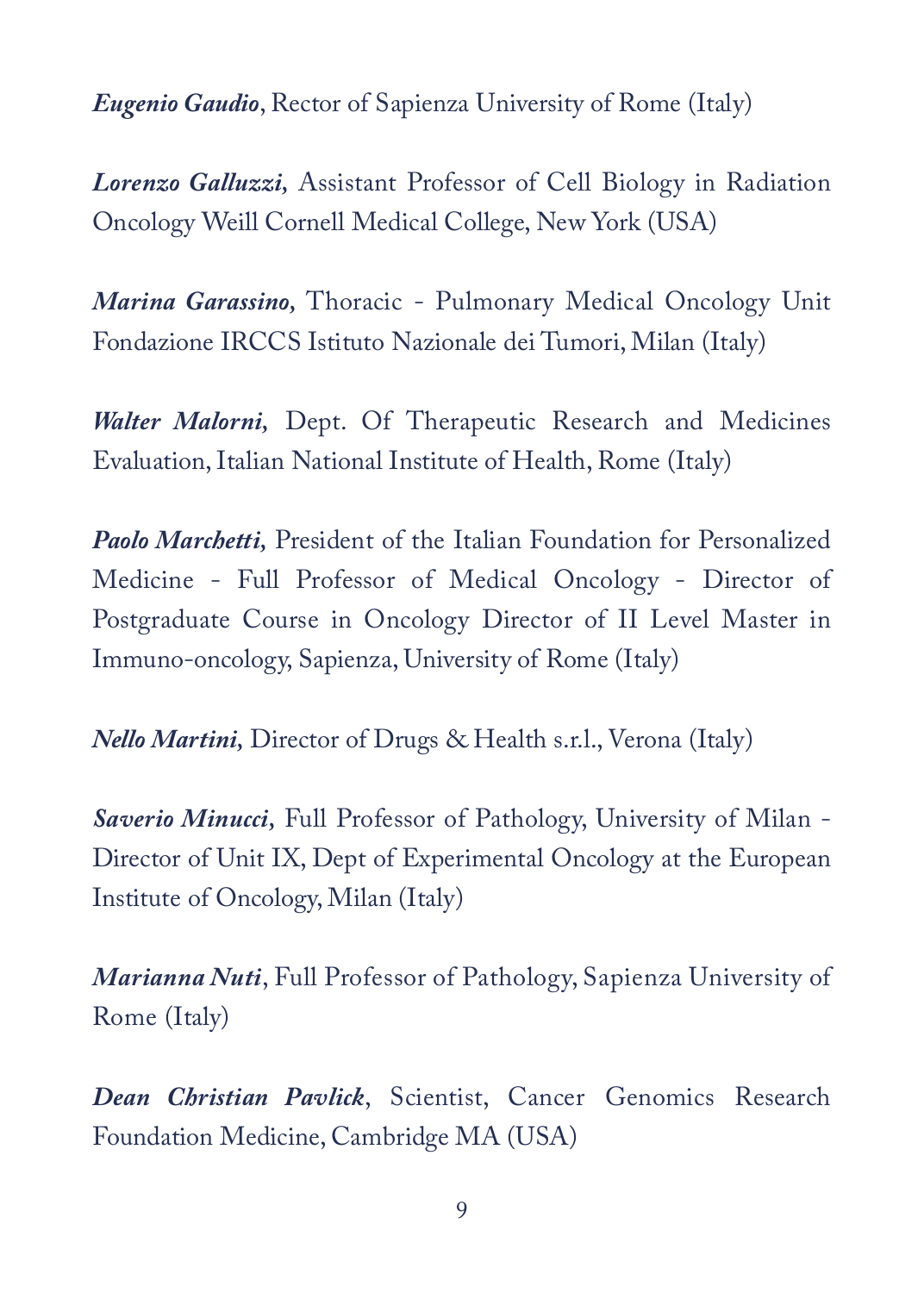*Gabriella Pravettoni*, Full Professor of Psychology, Dept. of Oncology and Heamato-Oncology, University of Milan (Italy)

*Robert Preissner,* Structural Bioinformatics Group, Berlin University (Charité)

*Giancarlo Pruneri,* Head of Pathological Anatomy Unit, IRCCS Foundation National Cancer Institute Milan (Italy)

*Lorenza Putignani*, Head of Parasitology and Metagenomcis Unit, Bambino Gesù Pediatric Hospital, Rome (Italy)

*Andrea Quagliariello*, Post doctoral researcher, Parasitology and Metagenomcis Unit, Bambino Gesù Pediatric Hospital, Rome (Italy)

*Paola Queirolo*, Consultant – very high expertise of strategic relevance, Medical Oncology, AOU San Martino, Genova (Italy)

Sergio Rizzo, Head of Medical Oncology Unit, Policlinico "P. Giaccone", Palermo (Italy)

*Maurizio Simmaco*, Head U.O.D. Advanced Molecular Diagnostics Sapienza, University of Rome (Italy)